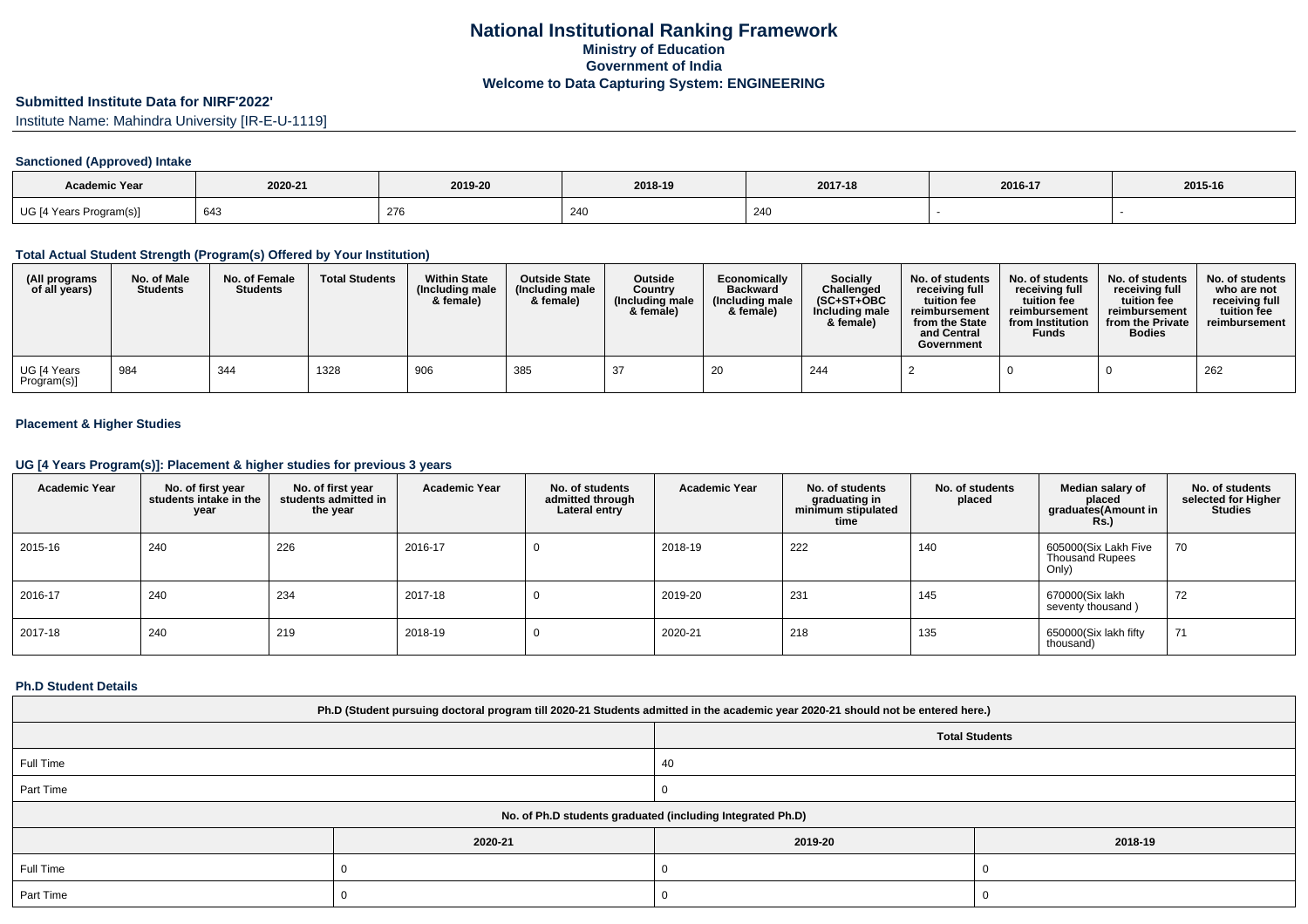### **Financial Resources: Utilised Amount for the Capital expenditure for previous 3 years**

| <b>Academic Year</b>                                                                                                                                                                      | 2020-21                                                   | 2019-20                                                               | 2018-19                                                       |  |  |  |  |  |  |
|-------------------------------------------------------------------------------------------------------------------------------------------------------------------------------------------|-----------------------------------------------------------|-----------------------------------------------------------------------|---------------------------------------------------------------|--|--|--|--|--|--|
|                                                                                                                                                                                           | <b>Utilised Amount</b>                                    | <b>Utilised Amount</b>                                                | <b>Utilised Amount</b>                                        |  |  |  |  |  |  |
| Annual Capital Expenditure on Academic Activities and Resources (excluding expenditure on buildings)                                                                                      |                                                           |                                                                       |                                                               |  |  |  |  |  |  |
| Library (Books, Journals and e-Resources only)                                                                                                                                            | 11864000 (One Crore eighteen lakhs sixty four thousand)   | 12389000 (One crore twenty lakhs eighty nine thousnad)                | 10019000 (One crore nineteen thousand)                        |  |  |  |  |  |  |
| New Equipment and software for Laboratories                                                                                                                                               | 24530000 (Two crore forty five lakhs thirty thousand)     | 29043000 (Two crore ninety lakhs forty three thousand)                | 37996000 (Three crore seventy nine lakhs ninety six thousand) |  |  |  |  |  |  |
| <b>Engineering Workshops</b>                                                                                                                                                              | 6629000 (Sixty six lakhs twenty nine thousand)            | 9815000 (Ninety eight lakhs fifteen thousand)                         | 10278000 (One crore two lakhs seventy eight thousand)         |  |  |  |  |  |  |
| Other expenditure on creation of Capital Assets (For setting up<br>classrooms, seminar hall, conference hall, library, Lab, Engg<br>workshops excluding expenditure on Land and Building) | 13908000 (One crore thirty nine lakhs and eight thousand) | 12223000 (One Crore twenty two lakhs twenty three thoussand<br>rupees | 10300000 (One crore and three lakhs)                          |  |  |  |  |  |  |

### **Financial Resources: Utilised Amount for the Operational expenditure for previous 3 years**

| <b>Academic Year</b>                                                                                                                                                                           | 2020-21                                                                | 2019-20                                                       | 2018-19                                                               |  |  |  |  |  |  |
|------------------------------------------------------------------------------------------------------------------------------------------------------------------------------------------------|------------------------------------------------------------------------|---------------------------------------------------------------|-----------------------------------------------------------------------|--|--|--|--|--|--|
|                                                                                                                                                                                                | <b>Utilised Amount</b>                                                 | <b>Utilised Amount</b>                                        | <b>Utilised Amount</b>                                                |  |  |  |  |  |  |
| <b>Annual Operational Expenditure</b>                                                                                                                                                          |                                                                        |                                                               |                                                                       |  |  |  |  |  |  |
| Salaries (Teaching and Non Teaching staff)                                                                                                                                                     | 236581000 (Twenty three crore sixty five lakhs eighty one<br>thousand) | 214108000 (Twenty one crore forty one lakhs eight thousand)   | 186827000 (Eighteen crore sixty eight lakhs twenty seven<br>thousand) |  |  |  |  |  |  |
| Maintenance of Academic Infrastructure or consumables and<br>other running expenditures(excluding maintenance of hostels<br>and allied services, rent of the building, depreciation cost, etc) | 190207000 (Nineteen crore two lakhs seven thousand)                    | 223091000 (Twenty two crore thirty lakhs ninety one thousand) | 210441000 (Twenty one crore four lakhs forty one thousand)            |  |  |  |  |  |  |
| Seminars/Conferences/Workshops                                                                                                                                                                 | 4123000 (Forty one lakhs twenty three thousand)                        | 7245000 (Seventy two lakhs forty five thousand)               | 5209000 (Fifty two lakhs nine thousand)                               |  |  |  |  |  |  |

**IPR**

| Calendar year            | 2020 | 2019 | 2018 |
|--------------------------|------|------|------|
| No. of Patents Published |      |      |      |
| No. of Patents Granted   |      |      |      |

# **Sponsored Research Details**

| <b>Financial Year</b>                    | 2020-21                                            | 2019-20                                   | 2018-19                                 |
|------------------------------------------|----------------------------------------------------|-------------------------------------------|-----------------------------------------|
| Total no. of Sponsored Projects          |                                                    |                                           |                                         |
| Total no. of Funding Agencies            |                                                    |                                           |                                         |
| Total Amount Received (Amount in Rupees) | 17393000                                           | 13908000                                  | 24170000                                |
| Amount Received in Words                 | One Crore Seventy three Lakh Ninety Three Thousand | One Crore Thirty Nine Lakh Eight Thousand | Two Crore Forty One Lakh Seven Thousand |

### **Consultancy Project Details**

| <b>Financial Year</b>             | 2020-21 | 2019-20 | 2018-19 |
|-----------------------------------|---------|---------|---------|
| Total no. of Consultancy Projects |         |         |         |
| Total no. of Client Organizations |         |         |         |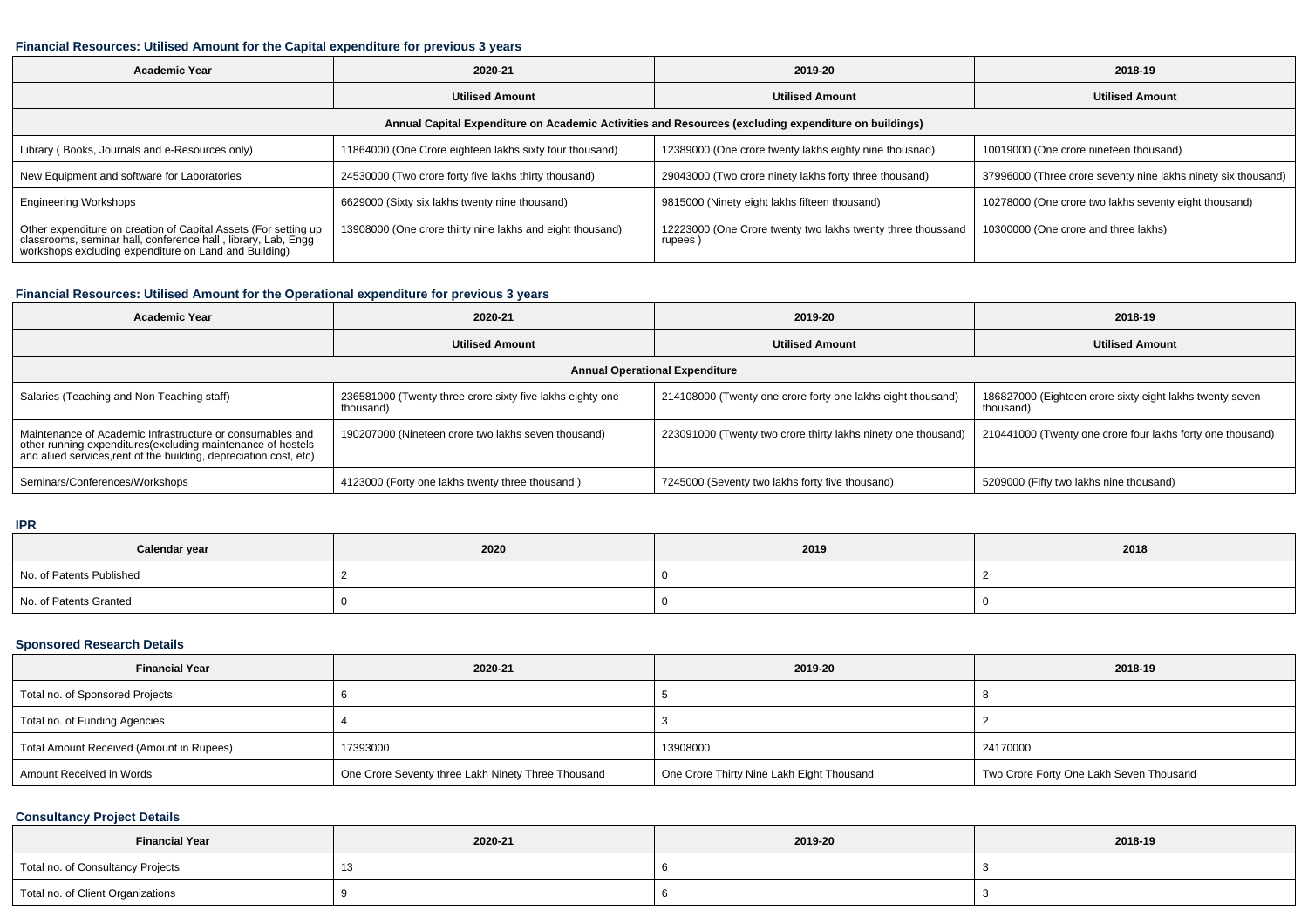| Total Amount Received (Amount in Rupees) | 329500                                        | 6839245                                                           | 71620                                         |
|------------------------------------------|-----------------------------------------------|-------------------------------------------------------------------|-----------------------------------------------|
| Amount Received in Words                 | Three lakhs twenty nine thousand five hundred | Sixty eight lakhs thirty nine thousand two hundred and forty five | I Seventy one thousand six hundred and twenty |

### **PCS Facilities: Facilities of physically challenged students**

| 1. Do your institution buildings have Lifts/Ramps?                                                                                                         | Yes, more than 80% of the buildings |
|------------------------------------------------------------------------------------------------------------------------------------------------------------|-------------------------------------|
| 2. Do your institution have provision for walking aids, including wheelchairs and transportation from one building to another for<br>handicapped students? | Yes                                 |
| 3. Do your institution buildings have specially designed toilets for handicapped students?                                                                 | Yes, more than 80% of the buildings |

# **Faculty Details**

| Srno           | Name                              | Age | Designation                | Gender | Qualification | Experience (In<br>Months) | Currently working<br>with institution? | <b>Joining Date</b> | <b>Leaving Date</b>      | <b>Association type</b> |
|----------------|-----------------------------------|-----|----------------------------|--------|---------------|---------------------------|----------------------------------------|---------------------|--------------------------|-------------------------|
| $\overline{1}$ | Sreedhar M                        | 32  | Associate Professor        | Male   | Ph.D          | 116                       | Yes                                    | 27-08-2019          | $\overline{\phantom{a}}$ | Regular                 |
| $\overline{2}$ | Prafulla Kalapatapu               | 38  | Other                      | Female | M.Tech        | 203                       | Yes                                    | 17-08-2017          | $\sim$                   | Regular                 |
| 3              | Venkata Dilip Kumar<br>Pasupuleti | 40  | Associate Professor        | Male   | Ph.D          | 156                       | Yes                                    | 07-08-2017          | $\sim$                   | Regular                 |
| $\overline{4}$ | Prabhakar Singh                   | 43  | Associate Professor        | Male   | Ph.D          | 150                       | Yes                                    | 17-02-2014          | $\overline{\phantom{a}}$ | Regular                 |
| 5              | Abhijit<br>Bhattacharyya          | 59  | Associate Professor        | Male   | Ph.D          | 265                       | Yes                                    | 18-02-2014          | $\overline{\phantom{a}}$ | Regular                 |
| 6              | N V Venkataraman                  | 48  | Associate Professor        | Male   | Ph.D          | 156                       | Yes                                    | 10-03-2014          | $\overline{\phantom{a}}$ | Regular                 |
| $\overline{7}$ | Jayasri<br>Dontabhktuni           | 40  | Associate Professor        | Female | Ph.D          | 84                        | Yes                                    | 11-03-2014          | $\overline{\phantom{a}}$ | Regular                 |
| 8              | Pulla Kondaiah                    | 37  | Associate Professor        | Male   | Ph.D          | 104                       | Yes                                    | 18-03-2014          | $\sim$                   | Regular                 |
| 9              | Salome Benhur                     | 48  | Professor                  | Female | Ph.D          | 239                       | Yes                                    | 25-03-2014          | $\sim$                   | Regular                 |
| 10             | Arya Kumar<br>Bhattacharya        | 59  | Professor                  | Male   | Ph.D          | 324                       | Yes                                    | 23-04-2014          | $\sim$                   | Regular                 |
| 11             | Chirala<br>Satyanarayana          | 45  | Associate Professor        | Male   | Ph.D          | 132                       | Yes                                    | 04-06-2014          | $\sim$                   | Regular                 |
| 12             | Murtaza Bohra                     | 46  | Associate Professor        | Male   | Ph.D          | 96                        | Yes                                    | 16-06-2014          | $\overline{\phantom{a}}$ | Regular                 |
| 13             | Jai Prakash                       | 39  | Associate Professor        | Male   | Ph.D          | 84                        | Yes                                    | 15-07-2014          | $\sim$                   | Regular                 |
| 14             | Kalluri Ramalinga<br>Sarma        | 84  | Other                      | Male   | Ph.D          | 696                       | Yes                                    | 05-08-2014          | $\sim$                   | Visiting                |
| 15             | Jayant Lal<br>Bhattacharya        | 69  | Other                      | Male   | Ph.D          | 492                       | Yes                                    | 29-12-2014          | $\overline{\phantom{a}}$ | Regular                 |
| 16             | Dibakar Roy<br>Choudhury          | 44  | Professor                  | Male   | Ph.D          | 168                       | Yes                                    | 07-01-2015          | $\overline{a}$           | Regular                 |
| 17             | Mahipal Jetta                     | 34  | Associate Professor        | Male   | Ph.D          | 88                        | Yes                                    | 01-06-2015          | $\sim$                   | Regular                 |
| 18             | Tabitha Chekuri                   | 35  | Associate Professor        | Female | Ph.D          | 122                       | Yes                                    | 02-06-2015          | $\sim$                   | Regular                 |
| 19             | Paromita Bose                     | 37  | Associate Professor        | Female | Ph.D          | 84                        | Yes                                    | 16-06-2015          | $\overline{\phantom{a}}$ | Regular                 |
| 20             | Gomathi<br>Anandhanatarajan       | 40  | <b>Assistant Professor</b> | Female | Ph.D          | 60                        | Yes                                    | 15-07-2015          | $\overline{\phantom{a}}$ | Regular                 |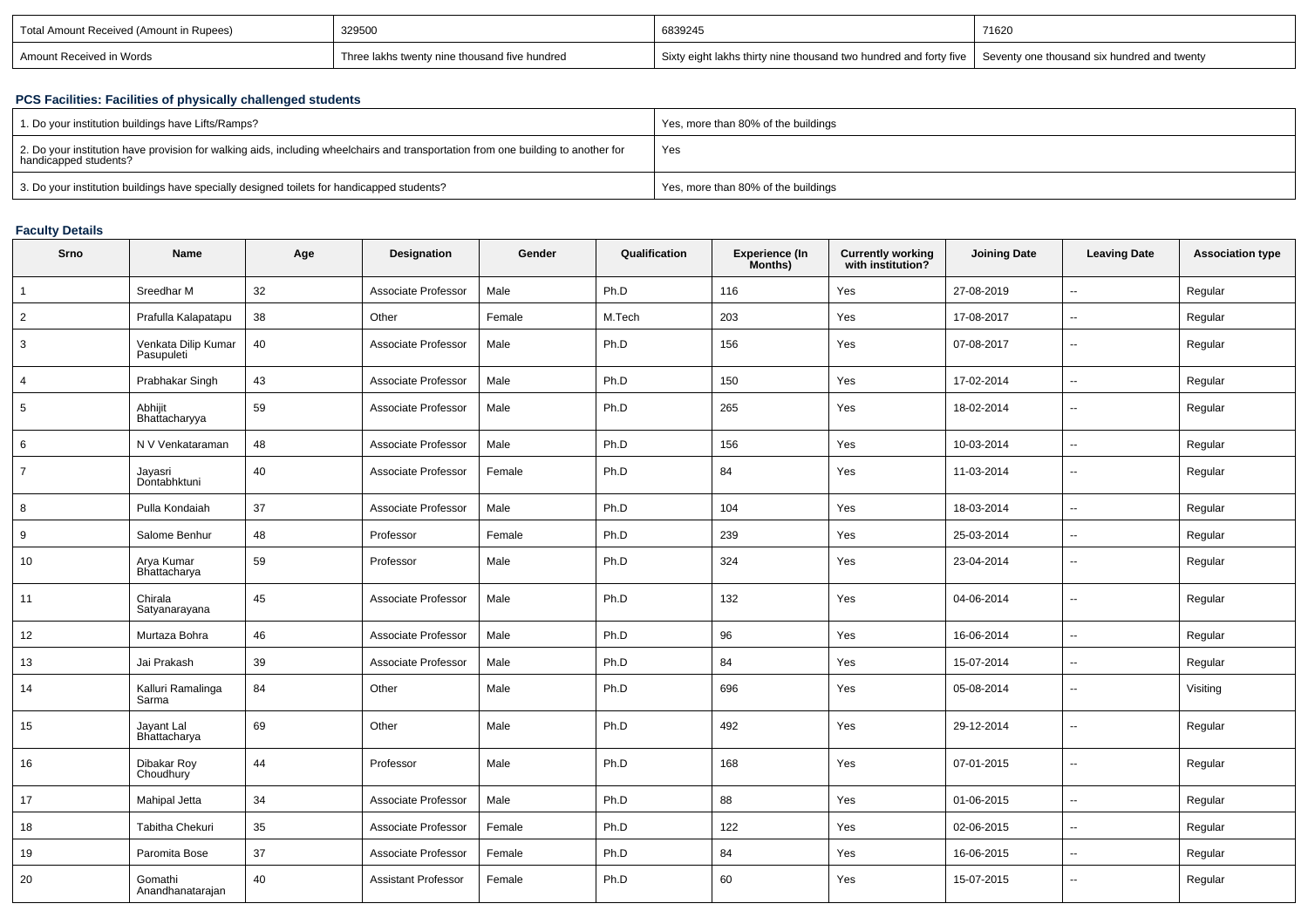| 21 | Jagan Mohan<br>Padbidri                | 40 | Associate Professor        | Male   | Ph.D           | 124    | Yes | 14-09-2015 | $\overline{\phantom{a}}$ | Regular |
|----|----------------------------------------|----|----------------------------|--------|----------------|--------|-----|------------|--------------------------|---------|
| 22 | Manoj Kumar Yadav                      | 40 | <b>Assistant Professor</b> | Male   | Ph.D           | 84     | Yes | 05-10-2015 | $\overline{\phantom{a}}$ | Regular |
| 23 | Chitra Gurnani                         | 40 | Associate Professor        | Female | Ph.D           | 84     | Yes | 26-10-2015 | ⊷.                       | Regular |
| 24 | Palash Roy<br>Choudhury                | 43 | Associate Professor        | Male   | Ph.D           | 108    | Yes | 15-12-2015 | --                       | Regular |
| 25 | Sanjukta Das                           | 32 | <b>Assistant Professor</b> | Female | Ph.D           | 67     | Yes | 23-12-2015 | $\overline{\phantom{a}}$ | Regular |
| 26 | Sayoni Laha                            | 33 | Other                      | Female | <b>MFA</b>     | 60     | Yes | 22-07-2016 | --                       | Regular |
| 27 | Saladi Subba Rao                       | 40 | Associate Professor        | Male   | Ph.D           | 105    | Yes | 31-05-2017 | --                       | Regular |
| 28 | Sebastian Uppapalli                    | 44 | <b>Assistant Professor</b> | Male   | Ph.D           | 144    | Yes | 03-07-2017 | $\overline{\phantom{a}}$ | Regular |
| 29 | Raghu Kishore N                        | 42 | Associate Professor        | Male   | Ph.D           | 156    | Yes | 07-07-2017 | $\overline{\phantom{a}}$ | Regular |
| 30 | Manish Kumar<br>Agrawal                | 35 | Associate Professor        | Male   | Ph.D           | 72     | Yes | 14-07-2017 | $\overline{\phantom{a}}$ | Regular |
| 31 | Deepti Avirneni                        | 36 | <b>Assistant Professor</b> | Female | Ph.D           | 72     | Yes | 14-07-2017 | ⊷.                       | Regular |
| 32 | Subbarao Boddu                         | 42 | <b>Assistant Professor</b> | Male   | Ph.D           | 147    | Yes | 18-07-2017 | $\overline{\phantom{a}}$ | Regular |
| 33 | Ranjith Kunnath                        | 49 | Professor                  | Male   | Ph.D           | 221    | Yes | 18-07-2017 | --                       | Regular |
| 34 | Prasad Pokkunuri                       | 41 | Associate Professor        | Male   | Ph.D           | 228    | Yes | 19-07-2017 | --                       | Regular |
| 35 | Deep Seth                              | 31 | <b>Assistant Professor</b> | Male   | Ph.D           | 51     | Yes | 31-07-2017 | $\sim$                   | Regular |
| 36 | Bhargava Raja Ram                      | 35 | Associate Professor        | Male   | Ph.D           | 72     | Yes | 10-08-2017 | $\overline{\phantom{a}}$ | Regular |
| 37 | Ranjith Shankaran                      | 57 | Associate Professor        | Male   | Diploma in MCM | 324    | Yes | 20-12-2017 | ⊷.                       | Regular |
| 38 | Bulusu Sri Satish<br>Krishna Chaitanya | 36 | <b>Assistant Professor</b> | Male   | Ph.D           | 132    | Yes | 03-01-2018 | --                       | Regular |
| 39 | Gopinath Gr                            | 38 | <b>Assistant Professor</b> | Male   | Ph.D           | 60     | Yes | 16-01-2018 | --                       | Regular |
| 40 | Yajulu Medury                          | 63 | Professor                  | Male   | Ph.D           | 420    | Yes | 05-03-2018 | --                       | Regular |
| 41 | Sunil Bhooshan                         | 68 | Professor                  | Male   | Ph.D           | 360    | Yes | 28-06-2018 | --                       | Regular |
| 42 | T Veeraiah                             | 44 | <b>Assistant Professor</b> | Male   | Ph.D           | 246    | Yes | 01-07-2018 | $\overline{a}$           | Regular |
| 43 | Hari Prasad                            | 34 | <b>Assistant Professor</b> | Male   | Ph.D           | 60     | Yes | 02-07-2018 | $\overline{\phantom{a}}$ | Regular |
| 44 | Rama Murthy<br>Garimella               | 58 | Professor                  | Male   | Ph.D           | 420    | Yes | 05-07-2018 | --                       | Regular |
| 45 | Mohd Ataullah Khan                     | 33 | <b>Assistant Professor</b> | Male   | Ph.D           | 72     | Yes | 09-07-2018 | $\overline{\phantom{a}}$ | Regular |
| 46 | Jaya Prakash<br>Vemuri                 | 36 | <b>Assistant Professor</b> | Male   | Ph.D           | 36     | Yes | 10-07-2018 | $\overline{\phantom{a}}$ | Regular |
| 47 | Bishnu Pal                             | 72 | Professor                  | Male   | Ph.D           | 468    | Yes | 11-07-2018 | Щ,                       | Regular |
| 48 | Aditya Abburi                          | 38 | Associate Professor        | Male   | Ph.D           | 108    | Yes | 12-07-2018 | ⊶.                       | Regular |
| 49 | Sunny Rai                              | 30 | <b>Assistant Professor</b> | Female | Ph.D           | 84     | Yes | 30-07-2018 | $\sim$                   | Regular |
| 50 | Ravi Bompelly                          | 37 | <b>Assistant Professor</b> | Male   | Ph.D           | 101    | Yes | 30-07-2018 | Щ,                       | Regular |
| 51 | Naga Deepthi K                         | 34 | <b>Assistant Professor</b> | Female | Ph.D           | $30\,$ | Yes | 30-07-2018 | Щ,                       | Regular |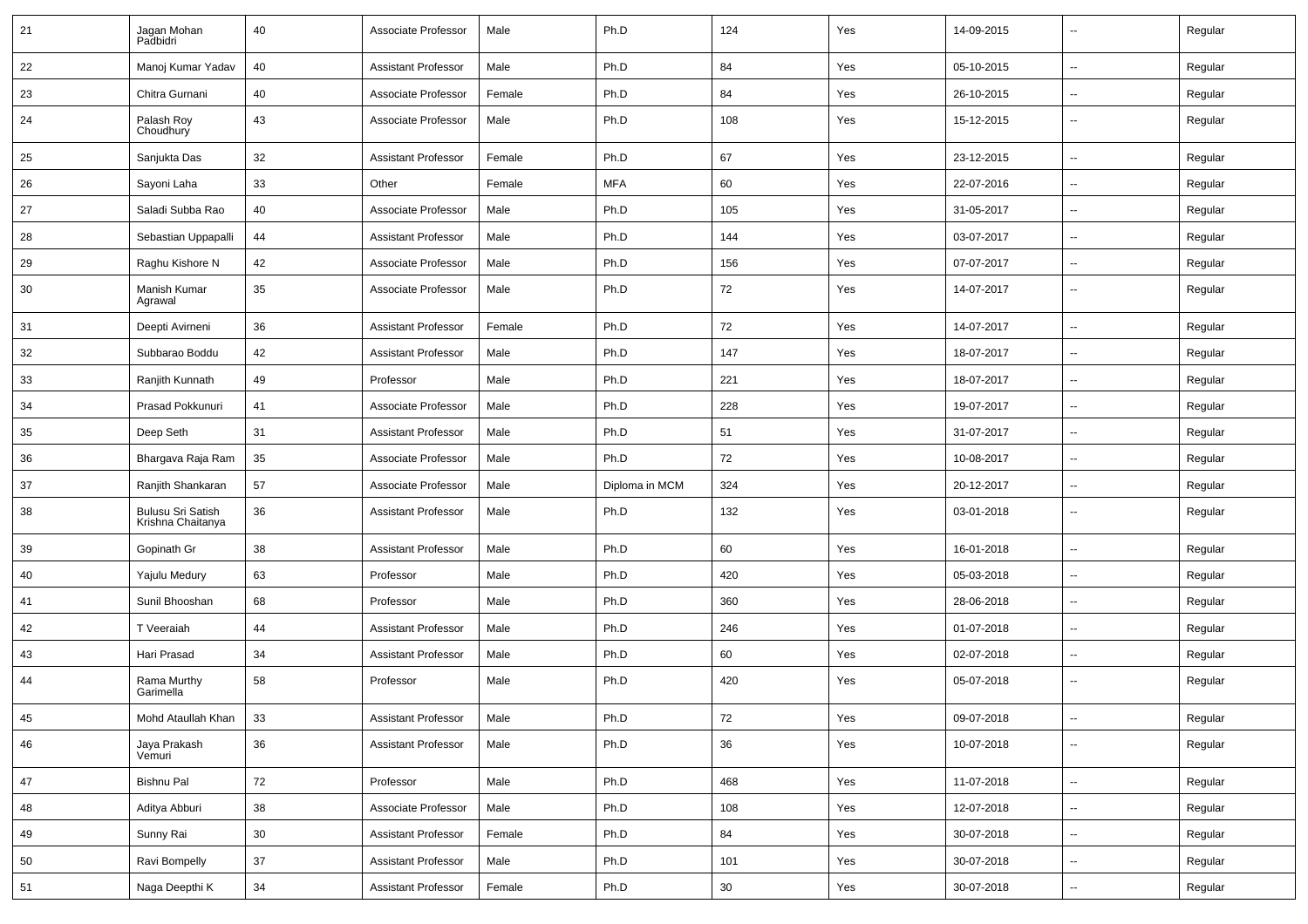| 52 | Kumudham B                         | 31         | <b>Assistant Professor</b> | Female | Ph.D           | 84  | Yes | 31-07-2018 | $\sim$                   | Regular |
|----|------------------------------------|------------|----------------------------|--------|----------------|-----|-----|------------|--------------------------|---------|
| 53 | Sayantan Hazra                     | 35         | Associate Professor        | Male   | Ph.D           | 83  | Yes | 13-08-2018 | $\overline{\phantom{a}}$ | Regular |
| 54 | Ani Thomas                         | 43         | Other                      | Male   | Diploma in MCM | 226 | Yes | 10-09-2018 |                          | Regular |
| 55 | Rajkumar<br>Basavanappa<br>Phatate | 59         | Professor                  | Male   | Ph.D           | 428 | Yes | 22-10-2018 | --                       | Regular |
| 56 | Rakhee Basu                        | 37         | <b>Assistant Professor</b> | Female | Ph.D           | 30  | Yes | 07-01-2019 | --                       | Regular |
| 57 | <b>Tamal Kanti Paul</b>            | 41         | Other                      | Male   | PGDC           | 96  | Yes | 17-04-2019 | $\overline{a}$           | Regular |
| 58 | Bhaskar Tamma                      | 52         | Professor                  | Male   | Ph.D           | 269 | Yes | 01-07-2019 | $\overline{\phantom{a}}$ | Regular |
| 59 | Harshavardhan<br>Kalathur          | 34         | <b>Assistant Professor</b> | Male   | Ph.D           | 36  | Yes | 04-07-2019 | --                       | Regular |
| 60 | Ganesh Babu<br>Kodeboyina          | 72         | Other                      | Male   | Ph.D           | 486 | Yes | 22-07-2019 | --                       | Regular |
| 61 | Neha Bharill                       | 34         | <b>Assistant Professor</b> | Female | Ph.D           | 80  | Yes | 07-08-2019 | $\overline{\phantom{a}}$ | Regular |
| 62 | Om Prakash Patel                   | 35         | <b>Assistant Professor</b> | Male   | Ph.D           | 55  | Yes | 07-08-2019 | $\sim$                   | Regular |
| 63 | Rajesh Tavva                       | 34         | <b>Assistant Professor</b> | Male   | Ph.D           | 36  | Yes | 16-12-2019 | $\sim$                   | Regular |
| 64 | Pooran Singh                       | 34         | <b>Assistant Professor</b> | Male   | Ph.D           | 54  | Yes | 16-03-2020 | --                       | Regular |
| 65 | Ankita Jain                        | 35         | <b>Assistant Professor</b> | Female | Ph.D           | 60  | Yes | 16-03-2020 | $\overline{\phantom{a}}$ | Regular |
| 66 | Praveen Kumar<br>Alapati           | 43         | <b>Assistant Professor</b> | Male   | Ph.D           | 156 | Yes | 23-06-2020 | $\overline{a}$           | Regular |
| 67 | Sanatan Sukhija                    | 31         | <b>Assistant Professor</b> | Male   | Ph.D           | 45  | Yes | 27-07-2020 | $\overline{\phantom{a}}$ | Regular |
| 68 | Yayati Gupta                       | 30         | <b>Assistant Professor</b> | Female | Ph.D           | 31  | Yes | 27-07-2020 | --                       | Regular |
| 69 | Priyatej Murthy<br>Kotipalli       | 36         | <b>Assistant Professor</b> | Male   | Ph.D           | 120 | Yes | 03-08-2020 | $\overline{\phantom{a}}$ | Regular |
| 70 | Arun Kumar Pujari                  | 67         | Other                      | Male   | Ph.D           | 480 | Yes | 16-11-2020 | $\overline{a}$           | Regular |
| 71 | Bhanukiran<br>Perabathini          | 34         | <b>Assistant Professor</b> | Male   | Ph.D           | 96  | Yes | 11-01-2021 | $\overline{\phantom{a}}$ | Regular |
| 72 | Visalakshi<br>Talakokula           | 44         | Professor                  | Female | Ph.D           | 276 | Yes | 01-02-2021 | $\overline{\phantom{a}}$ | Regular |
| 73 | Jyoti Kainthola                    | 32         | Assistant Professor        | Female | Ph.D           | 48  | Yes | 08-02-2021 | $\sim$                   | Regular |
| 74 | S Ramakrishna<br>Velamuri          | 59         | Professor                  | Male   | Ph.D           | 288 | Yes | 01-03-2021 |                          | Regular |
| 75 | Pradeep Racherla                   | 44         | Professor                  | Male   | Ph.D           | 156 | Yes | 15-03-2021 | $\sim$                   | Regular |
| 76 | Nilanjan Banik                     | 48         | Professor                  | Male   | Ph.D           | 192 | Yes | 07-07-2021 | ÷.                       | Regular |
| 77 | George Varghese                    | 29         | Other                      | Male   | MBA            | 24  | Yes | 15-07-2021 | $\sim$                   | Regular |
| 78 | Manish Gupta                       | 33         | <b>Assistant Professor</b> | Male   | Ph.D           | 120 | Yes | 19-07-2021 | $\overline{\phantom{a}}$ | Regular |
| 79 | Pranjal Chandrakar                 | ${\bf 28}$ | Assistant Professor        | Male   | Ph.D           | 36  | Yes | 19-07-2021 | $\ddot{\phantom{a}}$     | Regular |
| 80 | <b>Muneer Shaik</b>                | 35         | <b>Assistant Professor</b> | Male   | Ph.D           | 108 | Yes | 26-07-2021 | $\overline{\phantom{a}}$ | Regular |
| 81 | Vegitha Reddy                      | 49         | Assistant Professor        | Female | Ph.D           | 168 | Yes | 02-02-2016 | н.                       | Regular |